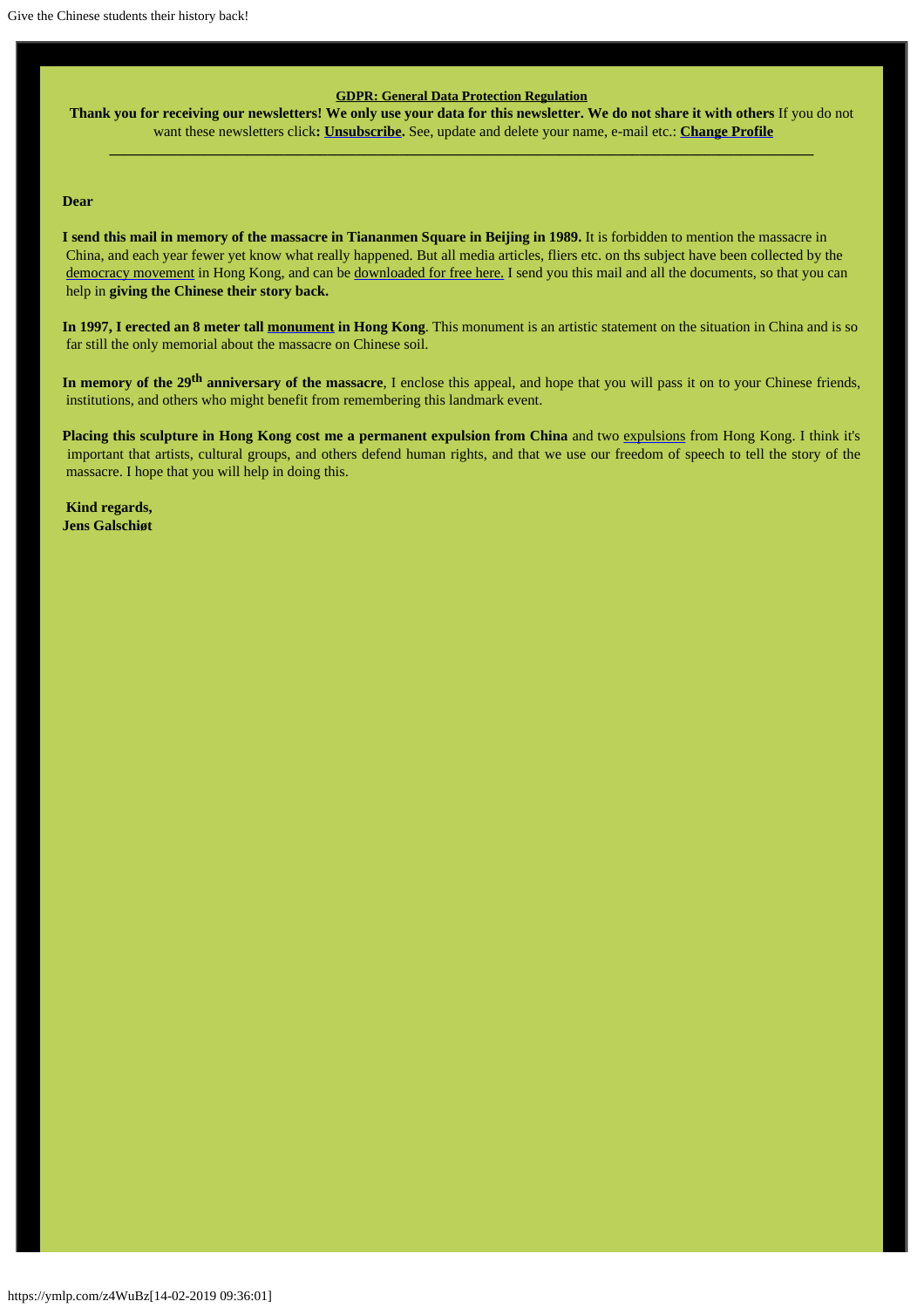[The Chinese sight for "The old cannot kill the young forever" chiseled into the socket on the memorial.](http://www.aidoh.dk/?categoryID=156)

**The Chinese character for "The old cannot kill the young forever" chiseled into the socket on the memorial.**

Press release June 2018

**Appeal to the press, culture- and art institutions, artists, working places, libraries, universities and others.**

# **Give the Chinese students their history back!**

*Help mark the 29th anniversary of the [Tiananmen massacre](http://en.wikipedia.org/wiki/Tiananmen_Square_protests_of_1989). In 1989, Chinese students occupied Tiananmen Square in Beijing for months in an attempt to press the Chinese government to take steps towards democracy and to fight against corruption. But on the 4th June, 1989, the regime sent in the army against the unarmed students.*

Give the Chinese their story back. It is forbidden to mention the story in China, but all the students' newspaper articles, fliers etc. have been collected by the [democracy movement](http://en.wikipedia.org/wiki/Hong_Kong_Alliance_in_Support_of_Patriotic_Democratic_Movements_in_China) in Hong Kong. **These** [collections](http://www.aidoh.dk/?categoryID=156) **of Chinese and English documents** have now been put on the Internet where they can be [downloaded](http://www.aidoh.dk/?categoryID=183) [for free.](http://www.aidoh.dk/?categoryID=183)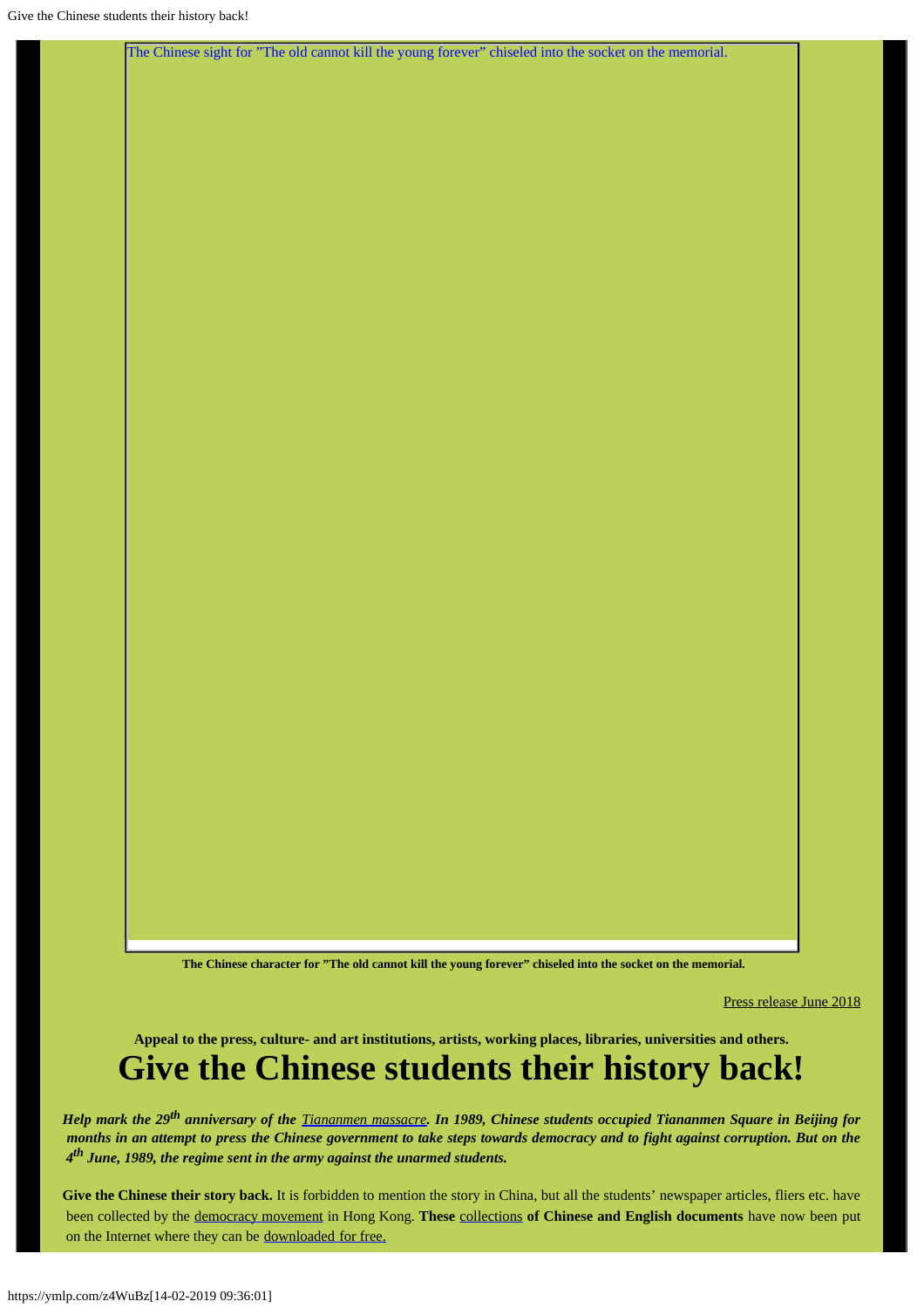**Many of the young dissidents were imprisoned in the wake of the crackdown.** Some are still in jail but they are no longer young. China still practices massive censorship of information abour the massacre. And it is impossible for Chinese people to obtain uncensored information about the event.

**In China the encroachments continue.** The year Nobel winner [Liu Xiaobo](http://www.aidoh.dk/?categoryID=344) died after having been imprisonned several times in China, and his wife is still under house arrest. So is the artist [Ai Weiwei](http://www.aidoh.dk/?categoryID=358t). But these prominent artists are only the tip of the iceberg, there are thousands of artists, environmental activists and others imprisoned. And all they have done is defend their most basic human rights.

**Thousands of Chinese students** are today studying at universities and other institutions of education in the West. Most of them do not even know their own history due to the censorship. You can help remedy this.

**Therefore we invite all pro-democracy institutions, scholars and working colleagues to download and print** out this documentation or put it on a USB flash drive. Place it on the shelves of libraries and hand it out as a gift to Chinese students on the  $4<sup>th</sup>$  June, the anniversary of the Tiananmen massacre.

**This way we can make a contribution to preserve the memory of the victims,** and maybe inspire a new generation of Chinese to see democracy as a possibility in China.

**We call on everybody to support this initiative and to mail this appeal** to other institutions of education where there are Chinese students, or others who might be interested in preserving and distributing knowledge about the Tiananmen massacre.

**The initiative of this appeal** and information campaign is a co-operation between the democracy movement in Hong Kong and Danish sculptor Jens Galschiot, who in 1997 put up an 8 meter tall [Pillar of Shame](http://www.aidoh.dk/?categoryID=62) in Hong Kong, to commemorate the Tiananmen massacre. Hong Kong is the only place on Chinese soil where the victims can be honoured.

## About Hong Kong at the moment

**It seems that China's supression of free speech still has a solid grip**, also in Hong Kong. Galschiot is just one of many critics who have been denied entry. So the city is deprived of a cultural exchange that is taken for granted in all open democratic societies. The [expulsions](http://www.aidoh.dk/?categoryID=283) are a blatant violation of the principle of 'One country – Two systems' that was guaranteed as part of Hong Kong's reunion with China in '97.

**In 2013 Galschiøt managed to [enter Hong](http://www.aidoh.dk/?categoryID=436)  [Kong](http://www.aidoh.dk/?categoryID=436) to repair** 'The Pillar of Shame'. In these very years Hong Kong stands on the precipice of realizing the 1997 agreements with China, to develop a real democracy in Hong Kong. But they are under a lot of pressure from non-democratic forces. The results of these negotiations are crucial for the future of Hong Kong.

**Throughout 2014 massive demonstrations in Hong Kong** have taken place. They fight for the right to get the democratic elective system that China promised Hong Kong's citizens when they took over the country in 1997.

**The peaceful demonstrations have been met** with comprehensive violent force from Hong Kong's police, and the citizens have been defending themselves agains the

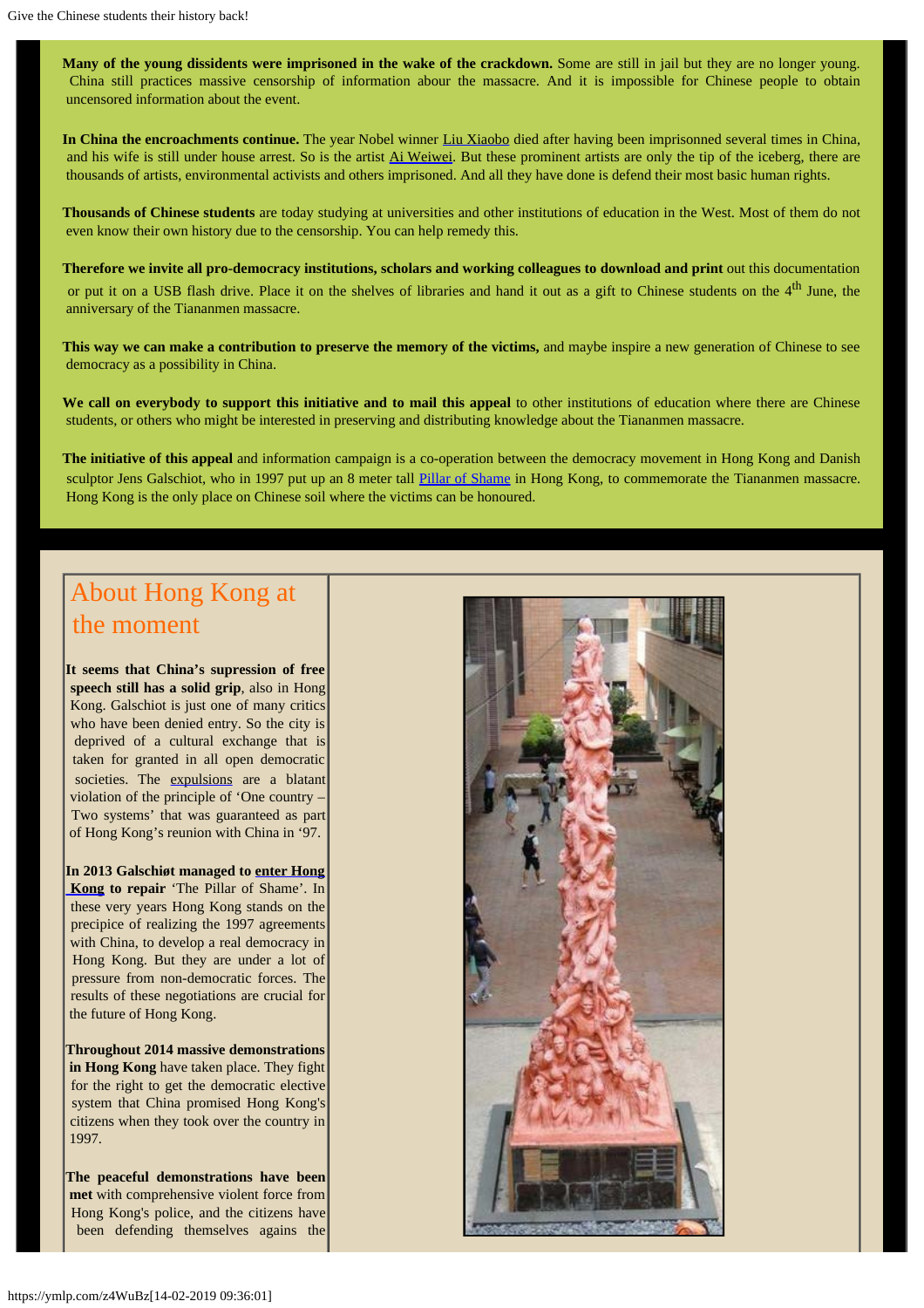police´s pepperspray cannisters with simple umbrellas.

**Thus the movement now uses the umbrella as a symbol** of their struggle to introduce democratic elections into Hong Kong.

**A functioning democracy on Chinese ground**, even though only in Hong Kong, is an extremely important symbol for the more than one billion living in mainland China.

**Useful links: [Download the documents](http://www.aidoh.dk/?categoryID=156) about Tiananmen 1989 [Galschiot's activities related to China](http://www.aidoh.dk/?categoryID=357)**

**The democracy movement in Hong Kong:** [HK Alliance in Support of Patriotic Democratic](https://hka8964.wordpress.com/hkaeng/) Movements of China E-mail: [contact@alliance.org.hk](mailto:contact@alliance.org.hk), internet: <http://www.alliance.org.hk/>

Phone: +852 2782 6111

**Contact Jens Galschiot:** E-mail: [aidoh@aidoh.dk](mailto:aidoh@aidoh.dk), Internet: [www.aidoh.dk](http://www.aidoh.dk/), tel. +45 6618 4058, Banevaenget 22, DK-5270 Odense N

\*\*\*\*\*\*\*\*\*\*\*\*\*\*\*\*\*

# About Jens Galschiøt:

**Danish artist Jens Galschiøt** has created many socio-critical sculptures and installations through the years. Most often they are placed in public spaces around the world – as needlesticks and silent reminders of a world that, in his opinion, is out of balance, and where exploitation of the world's resources, inequality and migration are a constant part of the picture.

### **General information about Galschiøt can be found at:**

[See Wikipedia:](http://en.wikipedia.org/wiki/Galschi%C3%B8t)

[Portrait of the sculptors CV \(PDF\)](http://www.aidoh.dk/new-struct/About-Jens-Galschiot/CV.pdf)

[To Gallery Galschiot](http://www.gallerigalschiot.dk/index_en.html)

[To Galschot webside](http://www.galschiot.com/)